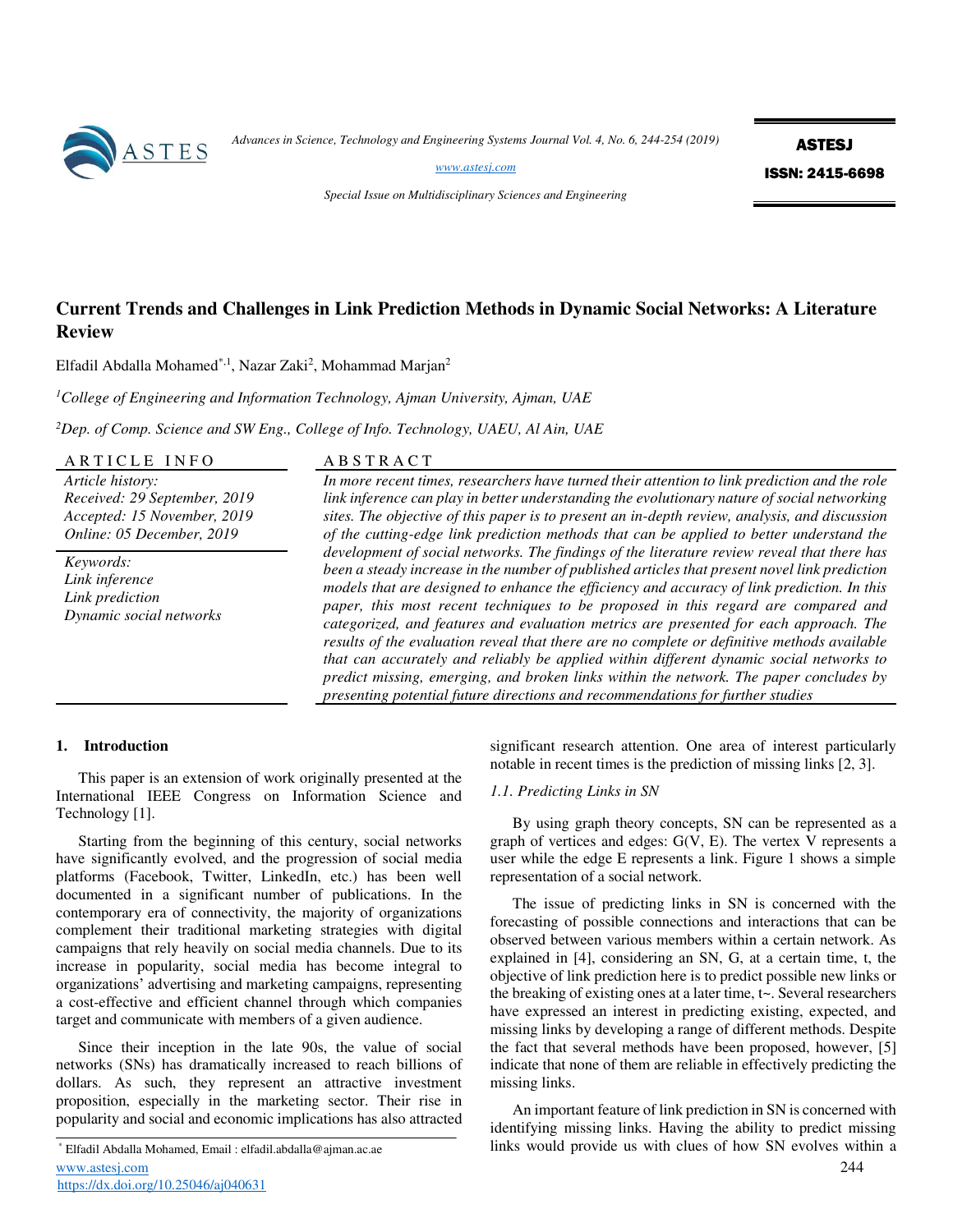range of settings. Predicting missing links has important connotations, for example, in the academic world, where doing so would help to identify possible academic collaboration in certain fields of interest [6, 7].



Figure 1: Simplified representation of SN

A further area where social link prediction could be of use is within criminal investigation; for example, similarity-based linkprediction methods are viable for identifying links between members of criminal networks. Identifying possible missing links in criminal networks can be achieved by exploiting node similarity in noisy or incomplete situations [8]. Predicting broken links is also of paramount importance within commercial settings, as marketing, customer service, and customer experience strategies based on link prediction can maintain customer loyalty. In bioinformatics, biology, and healthcare, the prediction of missing links can assist organizations in locating the relevant specialists who are able to receive future referrals, while within gene expression networks [9] they can be employed to better understand protein-protein interactions. Elsewhere, as explained in [2, 10], within security-related networks, link prediction can be used to detect suspected communications that countries are more likely to find harmful.

Social networks contain significant amounts of data; as such, it is not possible to collect all the information connected to a user's relationships. Link prediction, therefore, represents a viable means by which it is possible to apply an understanding of known relationships between users to estimate unknown relationships.

The existing literature highlights a continual increase that has occurred in the number of link-prediction methods that are capable of predicting SN links. This vast rise in the number of such methods is exponential to a large number of publications in renowned journals or conference proceedings that either propose a new method of predicting links or else to improve the accuracy and efficiency of an existing approach. Figure 2 depicts the number of articles published in Scopus indexed journals or conference proceedings. As the graph reveals, there has been a steady rise in the number of articles published that have focused on link prediction practices. Subsequently, many solutions have been introduced to handle the problem of accurately and efficiently predicting the missing links.

A link-prediction method that exploits the information diffusion feature was discussed in [11]. This study demonstrated the correlation between information diffusion processes and the creation of new links. The proposed method managed to enhance the accuracy of link prediction by virtue of information diffusion and was tested on a Sina Weibo dataset. The experimental data revealed that the proposed method outperformed approaches that rely on topological features alone.



Figure 2: Papers related to link prediction published in Scopus-indexed journals or conference proceedings

Several link prediction approaches that are based on a deep belief network were presented in [12]. The results obtained from the experiments on datasets collected from different sources revealed that the methods effectively predicted link values and exhibited a remarkable generalization capability among the studied datasets.

Due to the vast amount of data in social networks, achieving efficiency within link-prediction methods represents a significant challenge. To address this problem, [13] proposed two algorithms for link prediction. The proposed algorithms solved the efficiency problem by adopting low-rank factorization models, while also proving very efficient compared to other methods. As such, the study represents a significant step forward in the challenge of developing an efficient link-prediction model.

Another important problem that needs to be addressed concerns the accuracy of link prediction approaches. [14] developed an innovative link-prediction method that aimed to improve the accuracy of link predictions. The experimental findings revealed that the proposed approach outperformed many other methods in terms of accuracy and scalability and the associated runtime was significantly less than that observed in previous studies. However, although the proposed approach did enhance link prediction accuracy, it remains untested on large network data, which may see its efficiency become undermined.

Improving the accuracy of link prediction can also be achieved using methods that predict links in uncertain frameworks. [15] proposed a new approach for addressing the problems of link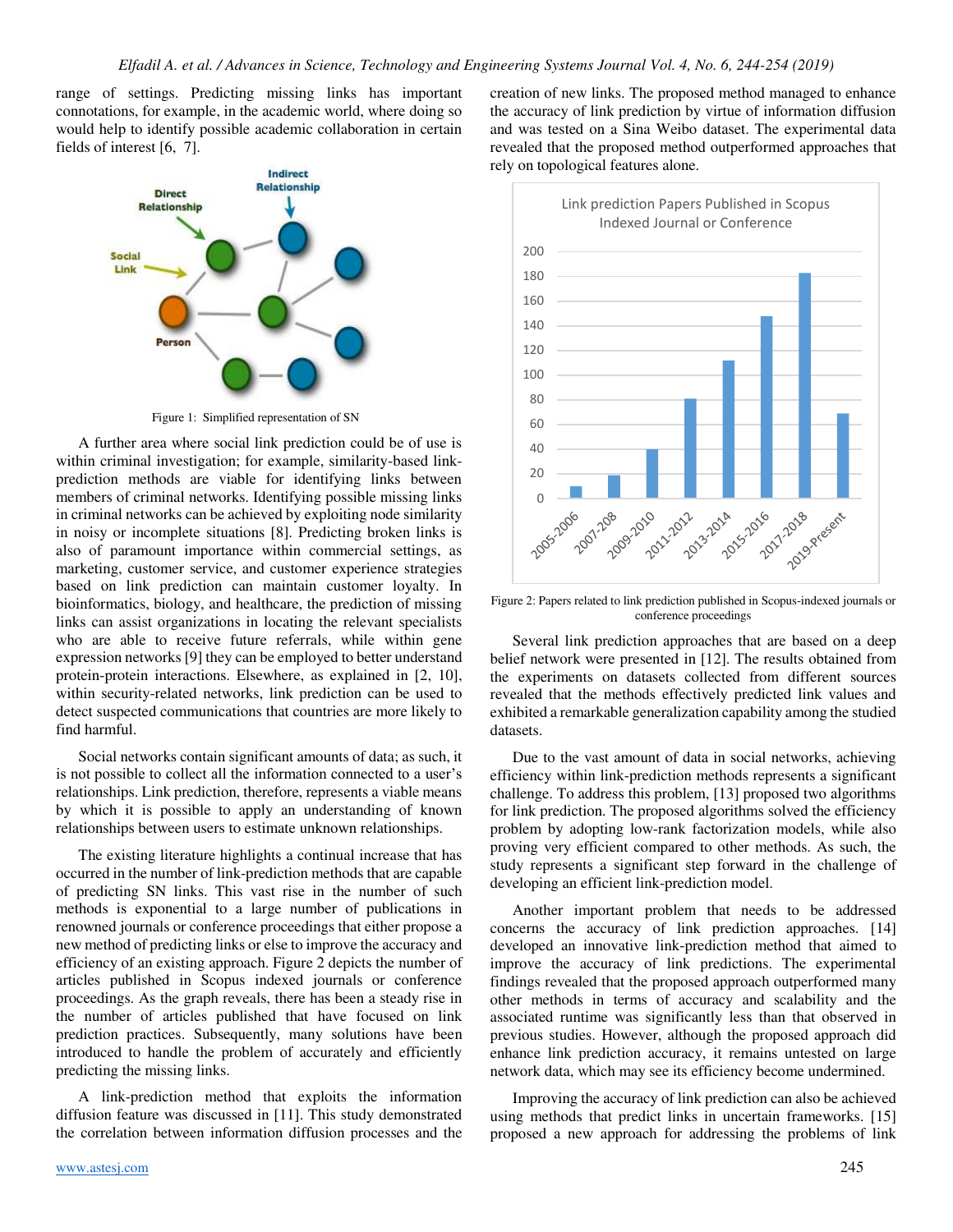prediction in the context of an uncertain framework based on the theory of belief functions. Results obtained from the experimental work of [15] outperformed traditional approaches.

Another problem related to link prediction in signed SNs concerns the sparsity of data. To alleviate this problem, [16] proposed an innovative approach that is capable of exploring the personality of the user using social media. The experimental results obtained indicated that a complementary relationship exists between the signed link prediction problem and personality information.

An interesting state-of-the-art method for facilitating link prediction is the use of the temporal regularity in interpersonal communication as a means of prioritizing weighted edges in network graphs [17]. Compared with other methods, this method predicts links even if there is a scarcity in the number of edges needed for analysis.

A contrasting similarity-based link-prediction method, based on fuzzy link importance, was presented in [18]. The method performed well, using two strategies to achieve its objectives. Firstly, for the selection of the neighbor, the distance between nodes was used. Secondly, to find the relevant link, the fuzzy link importance was employed. By using these strategies, the method has obtained sound results.

An approach aiming to solve the problem of link prediction problems in large complex networks was proposed by [19] following two steps. In the first step, the complex network is transformed into a different simple network, before the second step uses probability to predict the possible links. The experimental test results indicate that the method achieved promising results.

Methods for predicting temporal links in temporal networks have been introduced. For example, [20] proposed an innovative approach based on a semi-supervised learning network with the aim of predicting current and future links. The approach was tested using real data. The results obtained from the experimental test demonstrated that the approach was very effective and highly scalable.

A myriad of similarity-based methods has been introduced to address link prediction problems. However, methods of this nature require substantial data to work effectively. Recent methods have been introduced to alleviate such problems, and approaches based on similarity indices have accomplished considerable efficiency. For example, [21] proposed a method that uses a clustering coefficient index found to outperform many existing approaches. The improvements the approach exhibited were attributed to the use of an index of clustering.

Within the context of multiple networks, the link prediction problem was discussed in [22]. In terms of accuracy, the supervised learning method achieved 92.5%, which is very promising. The unsupervised method achieved a resounding accuracy result of 97% using normalized discounted cumulative gain.

Another interesting method proposed as a means of addressing the problems of similarity-based link prediction approaches was put forward by [23], which successfully managed to address the issue of lack of efficiency. The experimental results revealed that the LDR index enhanced the prediction performance in undirected networks. However, the researchers highlighted a need to investigate the method's application further within directed and signed networks.

Many researchers have achieved remarkable improvements in link prediction within the context of social networks. However, studies that address trusted link prediction are very few. Recently, [24] proposed a method that sought to forecast links by using the user's most important features. The experimental results revealed that the method outperformed many existing approaches in terms of effectiveness. Moreover, the quality of community detection was improved.

In the past, research that investigates issues related to link prediction in signed networks has been very scarce. Only recently have we witnessed an increase in the number of studies that discuss issues related to link prediction in signed networks. For example, [25] proposed a fresh approach with experimental results that show a high quality in terms of the accuracy and efficiency of link predictions.

Many further new methods have been introduced with the aim of improving link prediction accuracy, for example, [26] has proposed a method that achieves good accuracy using associated degrees.

A more interesting method for link prediction was proposed by [27], which employed the level-2 node clustering coefficient. As previously described, most link-prediction methods suffer from either lack of efficiency or accuracy. Plus, increased efficiency can lead to a reduction in accuracy. [27] suggested a method that was tested experimentally over 11 real-world datasets. The obtained results indicated that the method outperformed many of the stateof-the-art existing methods in terms of accuracy.

In dynamic SNs, categories of users exert social influence on other members within the social network. These individuals are commonly referred to as influencers. Influential users play a fundamental role in digital marketing [28]. As such, predicting links to and from influential users is of paramount importance for many organizations. [29] introduced a method aiming to predict influential links. The approach was tested experimentally and the test's findings revealed that the proposed approach outperformed comparable link prediction metrics. Moreover, the link prediction performance was improved in comparison to that associated with classical topological metrics.

Low link prediction accuracy remains a major challenge that requires attention. A myriad of methods and algorithms has been introduced by many research field scholars. A current approach that aims to address the problem of low link prediction accuracy, which is based on matrix factorization, is proposed by [30]. The experimental results of the method indicate that it achieves a higher prediction accuracy than existing methods.

Despite the fact that matrix-factorization-based methods have achieved good security, such methods suffer from the problem of having to build the adjacent-matrix. [31] has developed a technique to address the problem of matrix-factorization-based methods by fusing the adjacent matrix and some key topological metrics in a unified probability matrix. The [31] models were experimentally tested with real data, with the results of the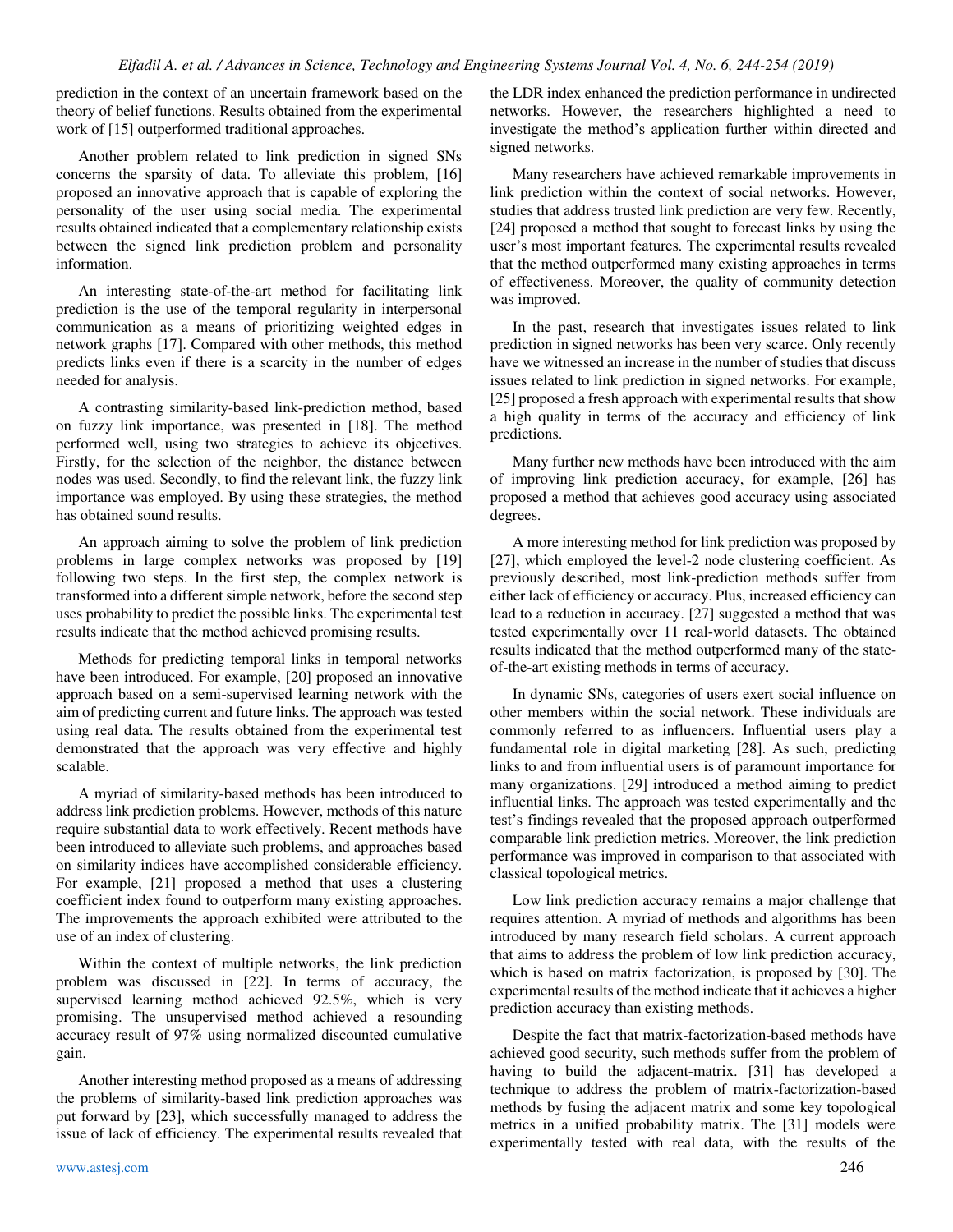experiment revealing that the proposed models achieved an impressive link prediction performance.

Another important and interesting method that has achieved great link prediction accuracy was put forward by [32], which used H-index and the influence of degree. The method achieved remarkable link prediction accuracy by utilizing information about the endpoint node.

Among the methods that have been developed to utilize real node influence and improve link prediction accuracy is that of node ranking [33]. This method uses the concept of node ranking to improve link prediction accuracy.

 Even though there are some problems inherent in similaritybased methods, they have achieved considerable results in terms of accuracy and efficiency. However, further such improvements will be required. A method that is based on the kernel graph, which utilizes the structural information extracted from a signed social network, was proposed in [34]. This method involves initially generating a set of subgraphs with different strengths of social relations for each user. Having been tested with real data, the experimental test results revealed that the method achieved considerable link prediction performance on the two types of positive and negative links. Moreover, the accuracy and F1-Score exceeded that of existing methods, indicating that there is room to improve accuracy.

More methods that use a similarity index for link prediction have recently been introduced. A method that took the attribute similarity between the node pair into consideration, named attribute proximity, was discussed in [13]. The experimental test results showed that it achieved higher accuracy than approaches that didn't take node attribution into account.

## *1.2. Link Prediction in Dynamic SNs*

Dynamic networks can be used to describe members that exhibit varying dynamics over time [1]. In such a network, a new member joins, existing members may leave the network, and members create or break relationships [46]. As a consequence of this phenomenon, the network can expand or shrink. For this reason, there is a compelling need to take dynamic changes into consideration when developing approaches that can accurately predict new, current, or missing links. Link prediction in temporal SNs is more challenging due to the continuous network changes. The dynamic changing nature of temporal SNs will result in the emergence of different types of sub-graph. Many applications have attempted to exploit this nature of networks, for example, countries seeking to beef up their security can use such features to predict criminal links, and online recommendations [4]. Biological networks can also utilize temporal networks, with a vast number of applications having been proposed that do so, [57] developing innovative methods for detecting protein complexes. The method proposed by [57] exploited the dynamic nature of protein, while [35] has developed a model that detects the progress of a community over time by utilizing the temporal nature of SNs. [36] discussed an interesting method that predicted links in a dynamic SN based on three metrics. The proposed method was experimentally tested on DBLP data and the results obtained indicate that the method achieved superior results to alternative approaches. The predicting of future links in social networks using

the proximity of node is discussed in [37]. In this approach, future interaction can be obtained from network topology alone.

The structure of social networks is rapidly evolving. To leverage this evolving structure, [38] proposed a method that exploited characteristics calculated by a known time prediction of measures computed using a pair of nodes. The method was tested using real data. The experimental results obtained revealed that the approach achieved high accuracy.

The influx of methods that are capable of predicting future relationships in dynamic SNs continues to increase. For example, [39] introduced a method that utilizes learning automata for link prediction. In the same direction another new method proposed by [40] uses learning automata to predict links in stochastic SNs. The method was tested using data collected from social networks and has achieved sound link prediction accuracy. One of the interesting features of this is that it deals with online stochastic SNs that can encounter complex online variations.

Clustering, one of the prominent data-mining techniques, has also been employed for predicting future links in dynamic SNs. An interesting method that uses the clustering approach for predicting future links is proposed by [41], while another method is discussed in [42]. These two methods have obtained sound results in comparison with existing methods.

Deep learning is one of the data-mining techniques that has received more interest from researchers working in the field of data mining and machine learning. The nature of this technique makes it suitable for use in dynamic SNs. [1] discussed a number of techniques that predict links using deep learning. Also, a viable approach that successfully managed to predict links using machine learning is discussed in [43].

Some link-prediction methods suffer from a lack of precision. However, some researchers have attempted to alleviate such a problem by proposing different types of techniques. For example, [44] proposed an approach that utilizes community information to improve prediction accuracy. Taking the same approach, [45] introduced a technique that exploited the structure of community information to predict new edges and hence improve link prediction precision.

One of the most important features of online SNs is their rapid change over time [46]. Currently, most of the methods used for predicting links depend on structural SNs. There is a compelling need for methods that are capable of predicting links in dynamic SNs. Moreover, the required methods should also possess high link prediction accuracy and efficiency. Organizations intend to exploit online SNs for a number of applications and require information on state-of-the-art methods that can be used to predict possible links. The main objective of this paper is to discuss and analyze the most prominent link-prediction methods that are able to accurately and efficiently predict links in dynamic SNs.

This paper is organized as follows. Section 2 discusses the problems of link prediction. The next section discusses the strategies used by link-prediction methods to solve the problem of link prediction. This is followed by discussing and analyzing existing work. The paper wraps up with conclusions and future work.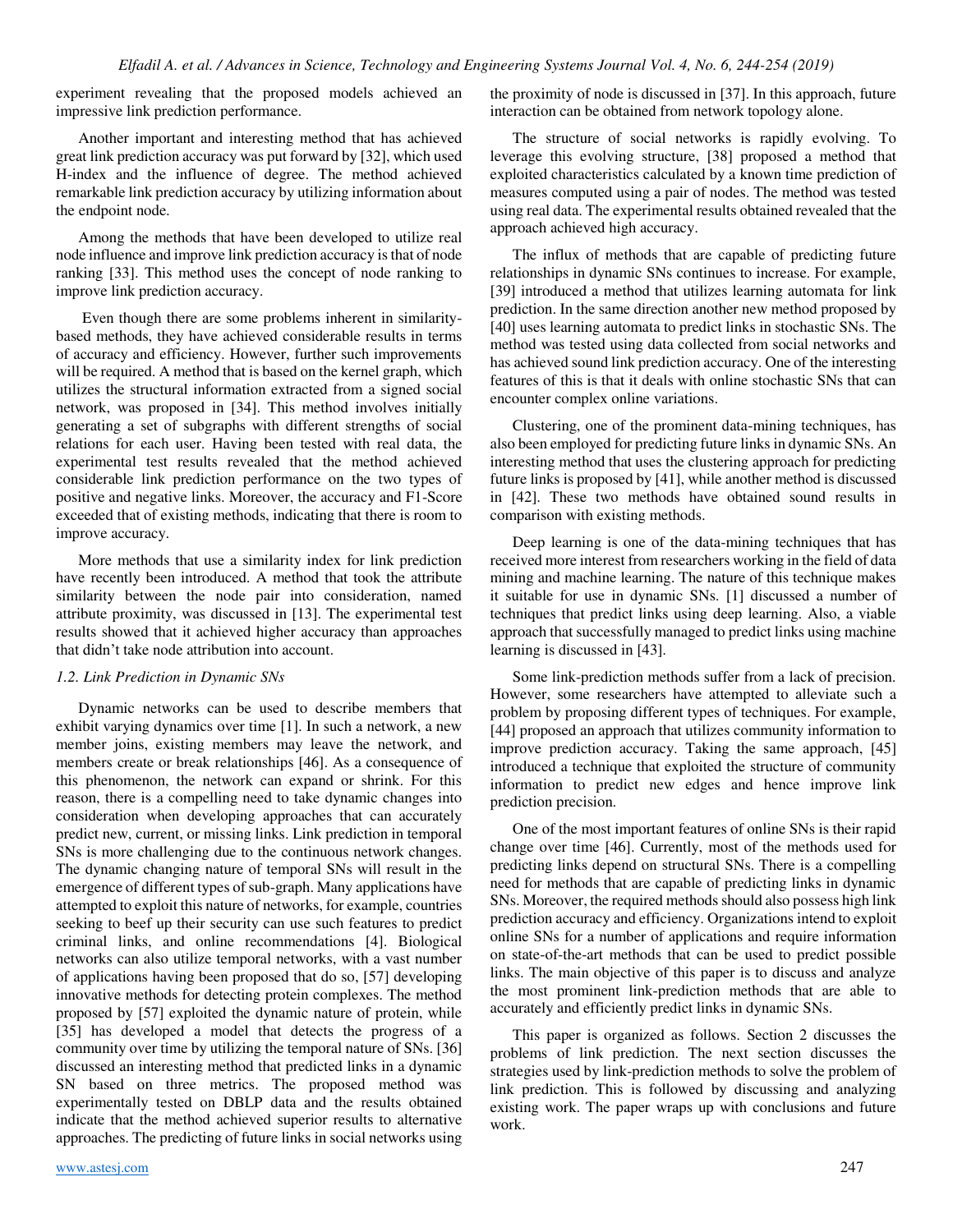## **2. Problems of Link Prediction**

A simple question and answer summarizes the problem of link prediction. As discussed in [47], if we have SN at a certain time, t1, after a period of time, t2, can we predict a possible link between members of the SN? Many methods have been introduced that use structural SNs but, in real life, SNs are dynamic. In this section, we try to provide an overview of the problems of link prediction in dynamic SNs.

## *2.1. Link Prediction in a Temporal Network*

A temporal network is a network that evolves over time. For predicting the emergence of links in such a type of a network, time factors are crucial [48]. Details on how links can be predicted using a temporal network can be found in [49]. The main problems and challenges of predicting links in a temporal network that require addressing are related to the changing nature of the network over time. Many methods and techniques have been proposed to address this problem. For example, [48] introduced a technique to exploit the general network structure and managed to successfully predict links in the process. [5] proposed a technique using graph theory to predict links, and [50] used community structure information to do so. An efficient method proposed by [51] produced far better results than many contemporary temporal link-prediction methods.

In [52], the authors explored methods of inferring links in a special type of network; ego-networks – where there is a scarcity of information about neighbors. The proposed methods introduced numerous approaches to retrieve information about communities. In doing so, they have improved the prediction of links compared with other methods that use structural SNs. An interesting method that determines the edge weight based on a calculation of the scores using spectral analysis is given in [17]. The method achieved good prediction results.

An effective and scalable method for predicting links within a real-world temporal social network was presented in [20]. [53] proposed a method that takes into consideration the time features of the network. The method captured the importance of timestamps in the interaction between network nodes and the experimental results showed significant improvement of link prediction. In the context of a temporal network, [54] proposed a method that predicts links by using a cross-temporal concept, which involves inferring the nodes at different time intervals. The method was tested experimentally using real-world data and the results showed sound improvements in the link prediction accuracy.

## *2.2. Link Prediction in Heterogeneous Networks*

 In SNs, there are two major types of networks: homogeneous networks and heterogeneous networks. The homogeneous networks assume that all the nodes and edges are of the same type while, in heterogeneous networks, there is variation in the nodes and the links between them. The majority of the existing linkprediction methods deal with homogeneous SNs. In the real world, the majority of SNs are heterogeneous with different types of nodes and edges that pose many challenges requiring intervention. For addressing such problems, many new link-prediction methods have been introduced. For example, the work of [55, 56, 5, 57] and recently [58].

## *2.3. Link Prediction with Active/Inactive Links*

[www.astesj.com](http://www.astesj.com/) 248 Interactivity in SNs is generally represented by sending emails, receiving phone calls, commenting on messages, etc.

Historical information related to interactivity between nodes in the networks, such as the timestamp, is likely to improve the accuracy of link prediction. Using the temporal features of dynamic SNs has been proven to improve accuracy too [4].

#### *2.4. Link Prediction Scalability*

The era of big data has emphasized the importance of efficiency for link prediction algorithms. The link prediction algorithm scalability remains questionable unless the algorithm is tested and evaluated with a huge amount of data. However, most of the current existing link-prediction methods have been tested and evaluated using limited datasets, which make it harder to ensure their scalability. The issue of algorithm scalability remains one of the challenges that need to be addressed. Attempts were made by [59] to develop a scalable link prediction algorithm. The developed algorithm managed to predict links using features of endpoints and neighborhood, adopting the locality-sensitive hashing algorithm to enhance the scalability so that the proposed approach could effectively predict links in large networks spanning long-term sequences.

#### **3. Link Prediction Strategies**

 This section discusses the strategies used for link prediction, which include similarity-based methods, maximum likelihood methods, clustering-based methods, probabilistic models, fuzzy link methods, and matrix factorization-based link-prediction methods.

## *3.1. Similarity-based Strategies*

 Similarity-based link-prediction methods are among the first and simplest methods used in link prediction. The idea behind this class of methods is that each node pair – say n1 and  $n2$  – is given a score that reflects the similarity between n1 and n2. The algorithm then ranks the pair of nodes based on their score, and the node pair with the highest score is most likely to have a link between them [60]. Nodes show more similarities if they have shared neighbors.

There are some problems and challenges associated with the link-prediction methods that use a similarity score. As discussed in [18], predicting the link is based on computing the rating and the selection of the neighbors by using similarities between the pairs. If the algorithm fails to find enough information on the ratings, there will be problems with computing the similarity. Moreover, the accuracy of link prediction will be negatively impacted by the number of neighbors.

Similarity-based link-prediction methods are not confined to structural SNs. In dynamic SNs, a number of methods have also been introduced. For example, [4] and [50] proposed an interesting method that employs similarity indices in dynamic SNs. The model proposed in [4] is based on the Covariance Matrix Adaptation Evolution Strategy. Plus, a modified similarity-based link-prediction method was discussed in [61]. The approach was experimentally tested and evaluated using real-world data. The results obtained indicate that the method outperformed existing similarity-based link-prediction methods in terms of accuracy. Two improved algorithms, based on the similarity method that applies the network topology sufficiently, were presented in [62]. The experimental results of the two improved algorithms reveal that the prediction performance was far better than the existing traditional one.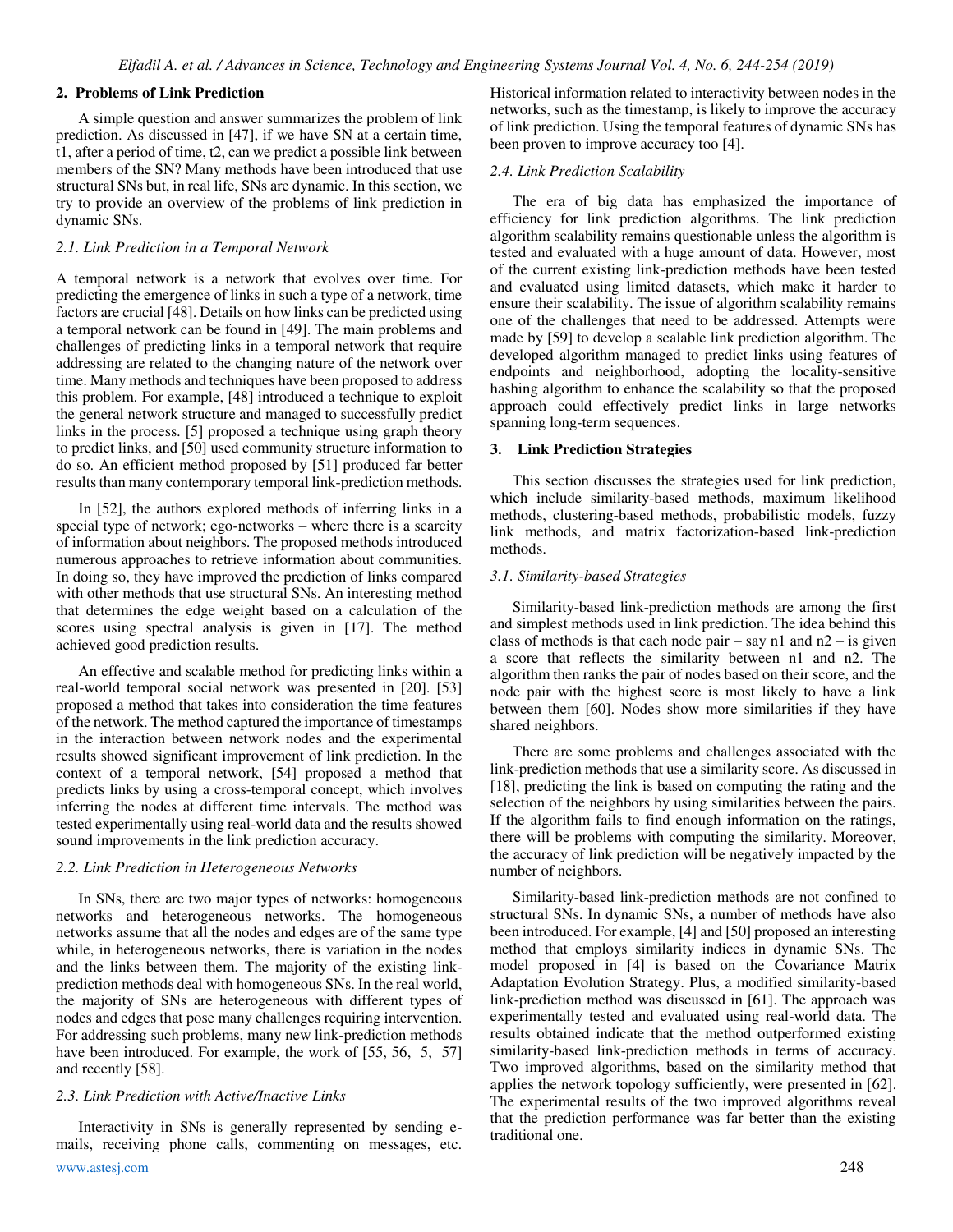Some efficiency improvements have been made to the similarity-based strategy. For example, [23] proposed an algorithm that improved computation efficiency. The improvements were made by the algorithm with the virtue of using linear computation. Further improvements in terms of effectiveness, efficiency, reliability, and strength were achieved using the method introduced by [24]. This approach made use of several user features to predict trusted links. Additional improvements in terms of the accuracy of link prediction were achieved by [26]. Their method used strategies that depend on the depth of the path passing from the source to destination nodes and the associated degree.

Accuracy, which is consistently used to evaluate linkprediction methods, represents an important consideration when developing and implementing any method that can be used for predicting links. A modified similarity-based method employing graph theory was proposed by [34]. Their method achieved significant improvements in the accuracy of predicting links compared with existing methods, thereby demonstrating that similarity-based methods continue to play a significant role in link prediction. The accuracy of similarity-based link-prediction methods was further improved by [63]. Their method achieved a remarkably high prediction accuracy by using a similarity index called attribute proximity. The authors concluded that the higher the similarity between the topological neighborhoods of two nodes, the more likely that a link will emerge.

## *3.2. Maximum Likelihood Algorithms*

Maximum likelihood algorithms for link prediction is a concept applied to determine the parameter distribution of the network structure. In link prediction, the assumption made here is to organize the network structure and then maximize the likelihood of the observed structure. Based on this concept, a number of methods have been developed. For example, [55] employed the concept of maximum likelihood to predict links in SNs. With limited datasets, the method obtained good results.

Link-prediction methods based on maximum likelihood face practical applications related to the time taken by the algorithm to converge, especially if the dataset is very large, implying that the algorithms are not scalable.

## *3.3. Probabilistic Models*

An interesting class of methods used to predict SN links is based on a probabilistic concept. This approach can be applied to both static and dynamic SNs. In dynamic SNs, [64] employed a probabilistic concept to deal with the complexity of a non-linear dynamic created by the data features. The model managed to predict links with good accuracy. Additional methods were proposed using this concept to predict links such as [55, 56 , 5]. Some methods combined the features of graph theory and probabilistic concept to predict links in SNs [65]. This hybrid method is very scalable due to the innovative approach used to approximate the probability of links.

In [66], the authors proposed an algorithm framework that combines probability with the Hamiltonian structure to predict links in SNs. The algorithm was tested and evaluated experimentally using numerical simulation data. The results obtained from testing the algorithm showed that it achieved a very high accuracy compared with the best available link-prediction methods. The algorithm also successfully managed to identify and uncover the missing links.

[www.astesj.com](http://www.astesj.com/) 249

Despite the fact that link-prediction methods based on probabilistic features have achieved sound results in predicting links in SNs, the main problems of these methods center around efficiency. The computational time needed by the method is very high, so there is a need for reducing this reliance.

## *3.4. Clustering-Based Link-Prediction Methods*

Clustering-based link prediction approaches have played a considerable role in enhancing the efficiency and accuracy of links inferencing. These methods have been discussed in several studies, for example, [11, 67, 21, 27].

In [11], the method achieved better improvements in the accuracy of links forecasting as the number of clusters grew, whereas [67] proposed a cluster-based method that used clustering information to predict the missing links. Their method was tested on three large-scale networks, with the experimental results revealing that it outperformed other approaches and, more interestingly, that information about link clustering has improved the accuracy of link prediction. [21] used an index that took into consideration more information related to the structures provided for link forecasting to enhance its accuracy in comparison to alternative indices. The accuracy of the method proposed by [21] was compared with twelve representative link-prediction methods, and the findings revealed that it exceeded their performance.

The approach proposed by [27] first involved extracting similar neighbors and grouping them into clusters, then computing the coefficients of the cluster up to two common levels. Their method exceeded the performance of all the alternative baseline methods. The only method that outperformed theirs is Node2vec, albeit with medium accuracy.

## *3.5. Fuzzy Link-based Methods*

Link prediction based on the fuzzy concept has only recently been applied. For example, [18] proposed a model based on this concept with the proposed model, when tested and evaluated on real data, achieving considerable accuracy improvements. [68] proposed two methods that employ the concept of fuzzy-link prediction. The first approach used the concept of a fuzzy soft set, while the second employed the Markov model concept to improve the efficiency of link-prediction methods. They claimed that their models achieved better prediction than the existing approaches.

## *3.6. Matrix Factorization Methods*

The simple idea behind matrix factorization is to decompose a complex matrix into a simpler one to make it possible to compute more complex operations. Numerous link-prediction methods based on matrix factorizations were proposed that have effectively improved performance in terms of the accuracy and efficiency of link prediction. For example, [31] propose a framework that can be used for link prediction incorporating the matrix factorization concept. [69] discussed an interesting link-prediction method that uses the concept of matrix factorization. The proposed method produced better results in terms of link prediction accuracy when compared with other methods. A recent study based on matrix factorization was discussed in [30]. Although the method of [30] achieved high prediction accuracy, the data was relatively limited as it was confined to sales datasets. As such, further evaluation involving more complex datasets is required to confirm its level of prediction accuracy.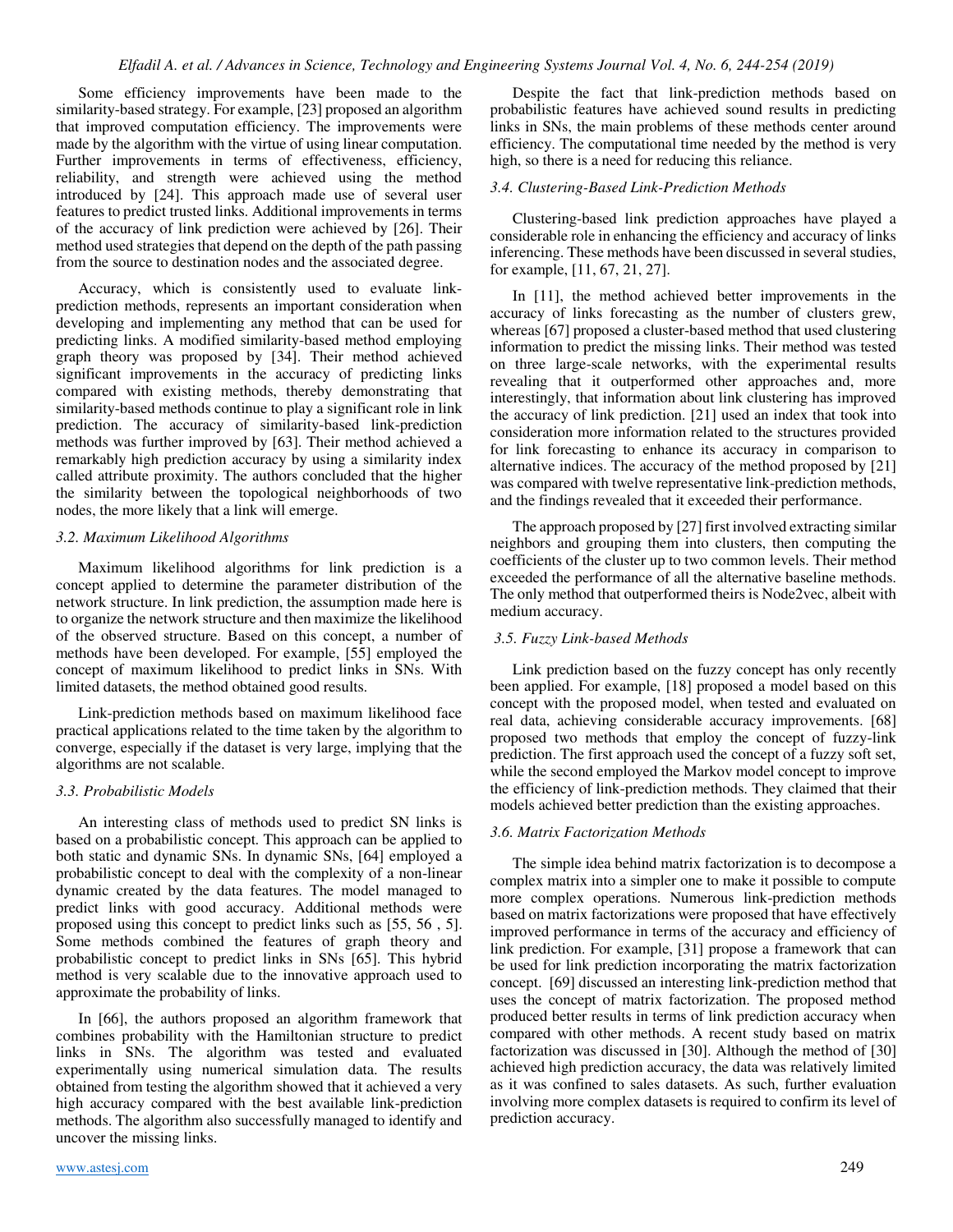## **4. Analysis and Discussion of Existing Methods**

In the previous sections, we have discussed the challenges and problems of predicting the emergence of new links using a special type of SN; namely, dynamic SNs. Furthermore, we have also discussed the different types of link-prediction methods proposed by many scholars working in the SN field. This section discusses the most current solutions introduced by researchers in the field of predicting links in SNs. The main topics to be discussed in this section start with the summary of the proposed solutions for addressing links prediction problems, followed by datasets used, the main features of link prediction, the techniques used in link prediction, and concluding with the evaluation and accuracy measures. A summary of the solution's evaluation results is depicted in Table 2.

#### *4.1. Summary*

Once online SNs had become an important platform for the exchange of a huge amount of data between users, their existence attracted a significant number of scholars intending to study how these networks evolve over time. The emergence and deletion of links help researchers to understand the dynamic nature of SNs [2].

In the past two decades, many link-prediction methods have been introduced, implying that the problem is not new. However, the new and most challenging SN-related task concerns the forecasting of links in dynamic SNs, which are characterized by growing or shrinking networks. The majority of the work that has been performed in the area of dynamic SNs to date has been conducted with the acknowledgment of the importance of a dynamic nature within the network. Many scholars have taken into consideration the changing time features of the SN by using past information related to the node transactions, while others used the temporal feature of community structure [50]. These approaches forecast the future importance of a node based on eigenvector centrality. Subsequently, this view of future importance is used to predict links.

Some researchers have tried to develop new techniques for predicting future links using historical data. Their main objective is to improve the efficiency and accuracy of the methods applied. A model for link prediction in dynamic SNs using deep learning is discussed in [1]. Another model for link prediction based on a triad transition matrix, using statistical data, is given in [56].

The model discussed in [55] predicts future links by using the Euclidian latent distance. Nodes that exhibit closeness in the Euclidian distance are more likely to emerge as links. [4] proposed a model depending on the local information of nodes to predict future links in the dynamic SNs, while [5] introduced a model that uses graph theory to predict links by including temporal features.

In [17], it is introduced a method for link prediction based on graph theory. The method used the spectral analysis technique to calculate the score for each edge in the network graph. Based on this score, the edge weight will be determined. The method was tested and evaluated using real-world data, with the obtained results indicating that the method has enhanced the prediction of links. More interesting, however, is that the edges used in the analysis were very limited.

#### *4.2 Datasets Issues*

[www.astesj.com](http://www.astesj.com/) 250 Most of the research conducted for the sake of developing linkprediction methods involves the use of some form of data that is

either artificial or real world, as with [64] and [55]. The major problem concerning the datasets used for testing and evaluating the link-prediction methods is the absence of standardization [2]. Researchers have used numerous SNs of various sorts and sizes according to their proposed model and there are several dataset types available for researchers to use. The majority of networks used in the existing literature include collaboration networks, online SNs, generated datasets, and friends and family e-mails. [55, 56, 5] have used collaboration SN datasets. [64] employed two biological SNs. Most of the datasets used are small in size, with the exception here being [4] who employed a moderately large size of the online SN (Twitter) for the development of their method. For testing and evaluating their method, [50] used five email SNs. [56] employed a merging of two datasets; namely, scientific collaboration networks and email. Table 1 shows a summary of the datasets used by various researchers surveyed in this paper.

Table 1: Datasets used by researchers [1]

| <b>Datasets</b>             | No. of nodes  | No. of links       |  |
|-----------------------------|---------------|--------------------|--|
| Irvine Msg                  | 896           | 2,201              |  |
| Enron                       | 200           | 714                |  |
| News Words                  | 503           | 15,638             |  |
| <b>Manufacturing Emails</b> | 167           | 3,250              |  |
| Robot                       | 352           | 1,611              |  |
| Twitter (RRNs)              | $5.71*10^{6}$ | 49*10 <sup>6</sup> |  |
| DBLP                        | 437,515       | 1,359,471          |  |
| astro-ph                    | 55,233        | 644,496            |  |
| Friends and Family Emails   | 1,130         | 1.344              |  |
| Math                        | 24.818        | 506,550            |  |
| Ask                         | 159,316       | 964,437            |  |
| Super                       | 194,085       | 1,443,339          |  |
| Stack                       | 2,601,977     | 63,497,050         |  |

From the literature that we surveyed, we found that the choice of suitable dataset depends on the judgment of the researchers who want to develop the link-prediction method and evaluate its performance using the collected data. Furthermore, the datasets used in many applications are synthetic, artificial or generated [64] [55] which might raise some concerns about the results obtained using such a type of dataset. Moreover, the size of the data used in testing the performance of the methods is not large. Another problem regarding the data is the nature of the datasets which, in many cases, is static and needs to be used to test the method based on the dynamic network. Some researchers have attempted to address this problem by including features of a temporal network [64, 55, 56, 5]. As most SNs grow and shrink over time, indicating that these networks are dynamic, it will prove more interesting for link-prediction methods to be applied in these dynamic SNs rather than structured ones. To judge the practicality of such methods, the datasets used should be real and applicable for link predictions. As many studies indicate that the datasets used for evaluating the developed methods are either static, artificial, or with a sample size, these issues represent great challenges that need to be addressed. These challenges point to the important need for setting database standards that will be used for evaluating the performance of all these methods.

## *4.3. Features Used in the Link Prediction Process*

The two main features used to predict links in dynamic SNs are node attributes information and network topology. Both features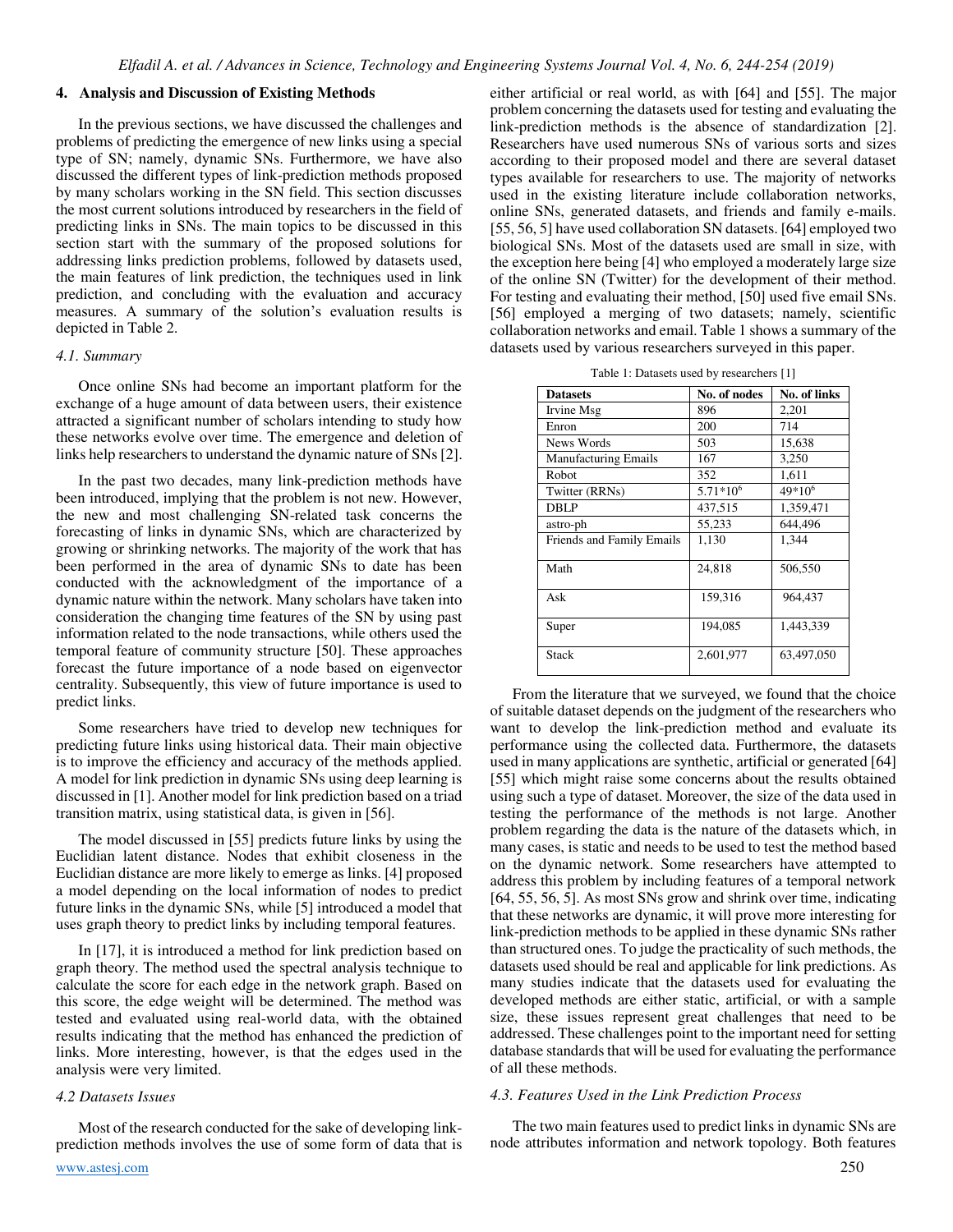have been used by numerous studies to predict links in dynamic SNs. For example, [55] developed a model that employed the latent space concept and used the local topologies feature. The model predicts links based on past information, assuming that if there are two nodes, n1 and n2, which have links in the time, t-1, then mostly likely they will be gaining a link at a time, t.

The model proposed by [4] employed the two predominant features used to predict future links in dynamic SNs; namely, the network topology and node attributes. A test of this model using a vast amount of data indicates a high convergence with astonishing precision. Unlike the majority of the techniques proposed to detect dynamic community, [4] proposed a model named Hierarchical and Overlapping Community Tracker (HOCTracker) that is capable of detecting the progression of an overlapping community in dynamic SNs. The results obtained from the experimental test of the model indicate that the community structure detected is far better than the best available methods.

The model proposed by [56] uses the concept of a triad transition matrix to discover the dynamic pattern of networks. The main feature used is a local topology network and observations of the recorded network history. The model merges statistical characteristics with the topology of the network. This merger resulted in a method with the strength to perform better in detecting the evolution of a network. The model introduced by [5] incorporated the available past information about links on the current SN state. The model shows that including a timestamp of the historical interaction improves the accuracy of predicting new links. The technique used by the model to predict links is a joining of the graph with the temporal information included in the evolving SNs.

## *4.4. Techniques Used in Link Prediction*

Link-prediction methods employ a variety of approaches and strategies in the form of a cluster-based, similarity-based, or fuzzy link, etc. The most appropriate prediction technique is selected on the basis of the features used in the link-prediction method. In similarity-based models, the method predicts the links among nodes based on a similarity score computed among the pair of nodes. A pair of vertices with high similarity value is most likely to foster a relationship or link in the future. Methods based on maximum likelihood predict future links between two nodes by identifying a centric node. If the likelihood that the two nodes fall in the radius of that centric node is high, then there is a possibility that a link might emerge between them. Methods based on a probabilistic approach use probability to predict the future links between two nodes in the dynamic SNs. The methods predict the links by calculating the probability of the edge weights of the two nodes and the probability of the neighboring nodes. The clusteringbased link-prediction methods use a node clustering coefficient to predict the link. The technique first computes the clustering coefficient then uses it to predict the future link [27].

The research of [4] is focused on a node's local feature, for which they use the similarity index to predict the emerging link. The work of [55] used an approach that ranks the likelihood of two vertices expected to be linked based on the frequency of joining in the test set.

The model proposed by [56], which is based on the Triad Transition Matrix, relied on the probabilistic approach in that it contained triad transition probabilities in the network. The local probabilistic model was extended by [5] to predict links using the

timestamp feature and demonstrating the incorporation of link weight into the prominent link prediction approaches. [50] model integrated various kinds of information into the SNs, such as node centrality and temporal information.

Another model that relied on the probabilistic approach uses Conditional Temporal Restricted Boltzmann Machine (CTRBM), described by [64], to forecast emerging links on individual transition variance and the influences of local neighbors.

## *4.5. Methods Evaluation*

This section discusses the diverse evaluation measures and metrics employed by the different types of methods proposed by various researchers. The evaluation in terms of method accuracy and efficiency represents an important factor for its applicability and acceptability. To date, there are no common metrics and measures that can be employed to evaluate these methods. This lack of common evaluation metrics and measures, coupled with the absence of standardized datasets, entails that it is very hard to assess each solution and, as such, we cannot present a reliable and valid conclusion as to which is the best in terms of link forecasting in dynamic SNs.

The methods explored in this study can be evaluated either by two machine-learning measures; namely, receiver operating characteristics (ROC) [70] and the area under ROC (AUC) or other measures. The interpretation of the values of these measures depends on the method, as each method has features that are different from the others.

For example, when evaluating two models that have an AUC score close to each other, it will be very hard to determine which one is the best to select. As such, [64] employed a measure that computes the sum of the absolute difference to distinguish between various types of models. The methods discussed in [4, 55, 15, 17] employed ROC and AUC for evaluation.

Researchers in [56] employed another means for evaluating their methods in terms of efficiency. They have used two evaluation techniques, with the first one being known as average normalized rank (ANR), and the second known as discounted cumulative gain (DCG), which is employed for node ranking. ANR was employed to directly pinpoint the location of the important item in the ranking. In comparison, [20] used two measures, F1Score and Kendall's Tau Coefficient (KTC), to evaluate their methods.

From the surveyed and discussed methods, we found that each researcher has typically selected the evaluation metric and measure that best suits their model. As a result of this, while every researcher claims to have developed a model that offers superior performance to the alternative methods, this performance was measured in a testing environment directly tailored to the method being assessed.

This variation in the method evaluation indicates that it is very hard to tell which model is superior to the others.

## **5. Conclusion and Future Recommendations**

Link prediction within the context of social networks is by no means a novel research topic. However, the greatest challenge associated with predicting new or missing links in dynamic SNs characterized by ongoing evolution is yet to be adequately addressed.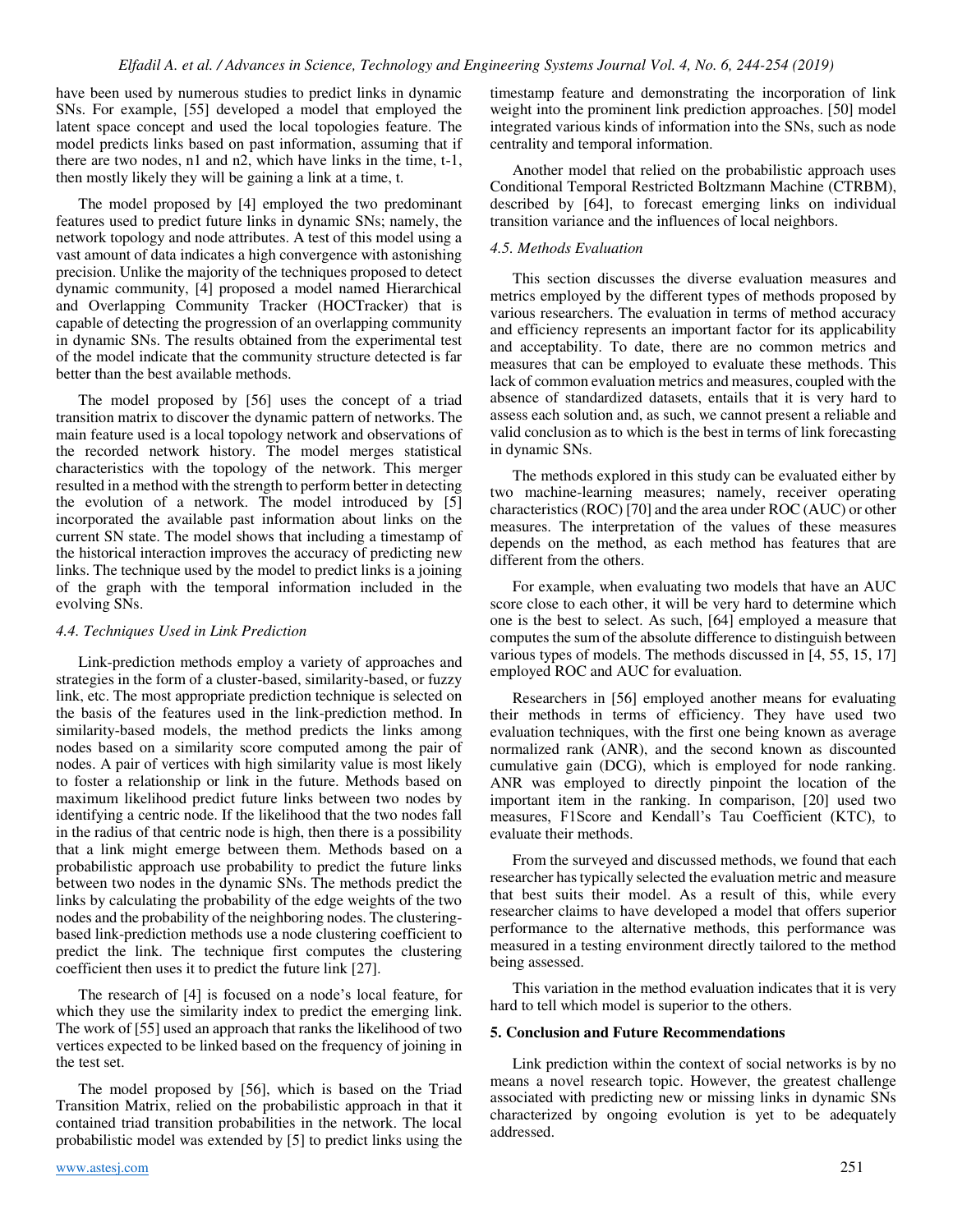## Table 2: Summary of Famous Link Prediction Methods

| No.    | LP Strategy                                | Dataset                                                                                                                                                                   | Proposed Model (Method)                                                                                                          | <b>Features Used</b>                                                                   | <b>Evaluation and Accuracy</b><br><b>Measures</b>                                  | Remarks                                                                                                                                        |
|--------|--------------------------------------------|---------------------------------------------------------------------------------------------------------------------------------------------------------------------------|----------------------------------------------------------------------------------------------------------------------------------|----------------------------------------------------------------------------------------|------------------------------------------------------------------------------------|------------------------------------------------------------------------------------------------------------------------------------------------|
| [64]   | Probabilistic                              | Synthetic data A and B (10,000<br>nodes each)<br>Robot.Net (2,483,776 nodes)<br>Two biological datasets (Control<br>and Exposure 13,483,584 nodes<br>each) from Stevenson | Deep learning framework<br>$(ctRBM) + can quickly learn$                                                                         | Node attributes and network<br>topology                                                | ROC and AUC curves<br>Sum of Absolute Differences<br>(Sumb)                        | Reliable for handling uncleaned<br>data                                                                                                        |
| [4]    | Similarity-based                           | 51 million tweets Twitter<br>reciprocal reply networks over<br>81 days                                                                                                    | Covariance Matrix Adaptation<br>Evolution Strategy (CMA-ES)                                                                      | Node-specific features and<br>network topological<br>similarities                      | ROC and AUC                                                                        | Does not require parametric<br>thresholds. The linearity of the<br>model is one of its weaknesses.<br>Can handle different types of<br>network |
| [50]   | Similarity                                 | Irvine Message<br>Enron Email<br><b>Infectious SocioPatterns</b><br>News words<br>Nodobo                                                                                  | <b>Integrated Time Series Model</b><br>(ITM) that combines topological<br>(community and centrality) and<br>temporal information | Network topology,<br>community structure, and<br>node centrality feature               | <b>AUC</b>                                                                         | More realistic for dynamic<br>networks                                                                                                         |
| 561    | Probabilistic                              | Two email social network<br>datasets<br>Enron dataset<br>Wroclaw University of<br>Technology                                                                              | Triad Transition Matrix (TTM)<br>comprising the probabilities of<br>transitions between triads found<br>in the network           | Network Local topology<br>observations of the recorded<br>network past information     | Compared to preferential<br>attachment (PA) and common<br>neighbors (CN) predictor | Data was pre-processed                                                                                                                         |
| [55]   | Maximum<br>likelihood and<br>probabilistic | NIPS co-publication data<br>+ synthetic data generated by a<br>model                                                                                                      | DSNL model handle change of<br>friendship                                                                                        | Local topologies (represent<br>each entity with a location $p$<br>in the latent space) | <b>AUC &amp; ROC</b>                                                               | Little data with only around<br>11,000 nodes. Cannot handle<br>large data                                                                      |
| $[5]$  | Probabilistic                              | DBLP and astro-ph of ArXiv.                                                                                                                                               | Graph-based link prediction<br>techniques based on the local<br>probabilistic model                                              | Time-based edge weights<br>derived from temporal<br>aspects                            | Discounted Cumulative Gain<br>(DCG) and Average Normalized<br>Rank (ANR)           | Cannot handle many types of<br>networks                                                                                                        |
| $[17]$ | Temporal<br>Method                         | Enron E-mail, Irvine SNS,<br>Friends and Family SMS                                                                                                                       | Temporal<br>regularity in interpersonal<br>communication                                                                         | Node-pair records extraction<br>and time-domain signal<br>generation                   | Area Under the Curve (AUC)                                                         | There is a need to take into<br>consideration the directions of<br>interpersonal communication                                                 |
| $[18]$ | <b>Fuzzy Link</b>                          | 100,000 ratings and 1,300 tag<br>applications                                                                                                                             | Distance between two different<br>objects                                                                                        | Links among items, fuzzy<br>link importance                                            | <b>MAE</b> and RMSE                                                                | There are limitations on the<br>procedure used for evaluating<br>the method                                                                    |
| $[20]$ | Temporal<br>Network                        | Data obtained from (SNAP)<br>Math, Ask, Super, Stack                                                                                                                      | (Cox PHM), Game theory                                                                                                           | Topological features                                                                   | Average F1Score, Kendall's Tau<br>Coefficient (KTC)                                | The first method achieved good<br>accuracy                                                                                                     |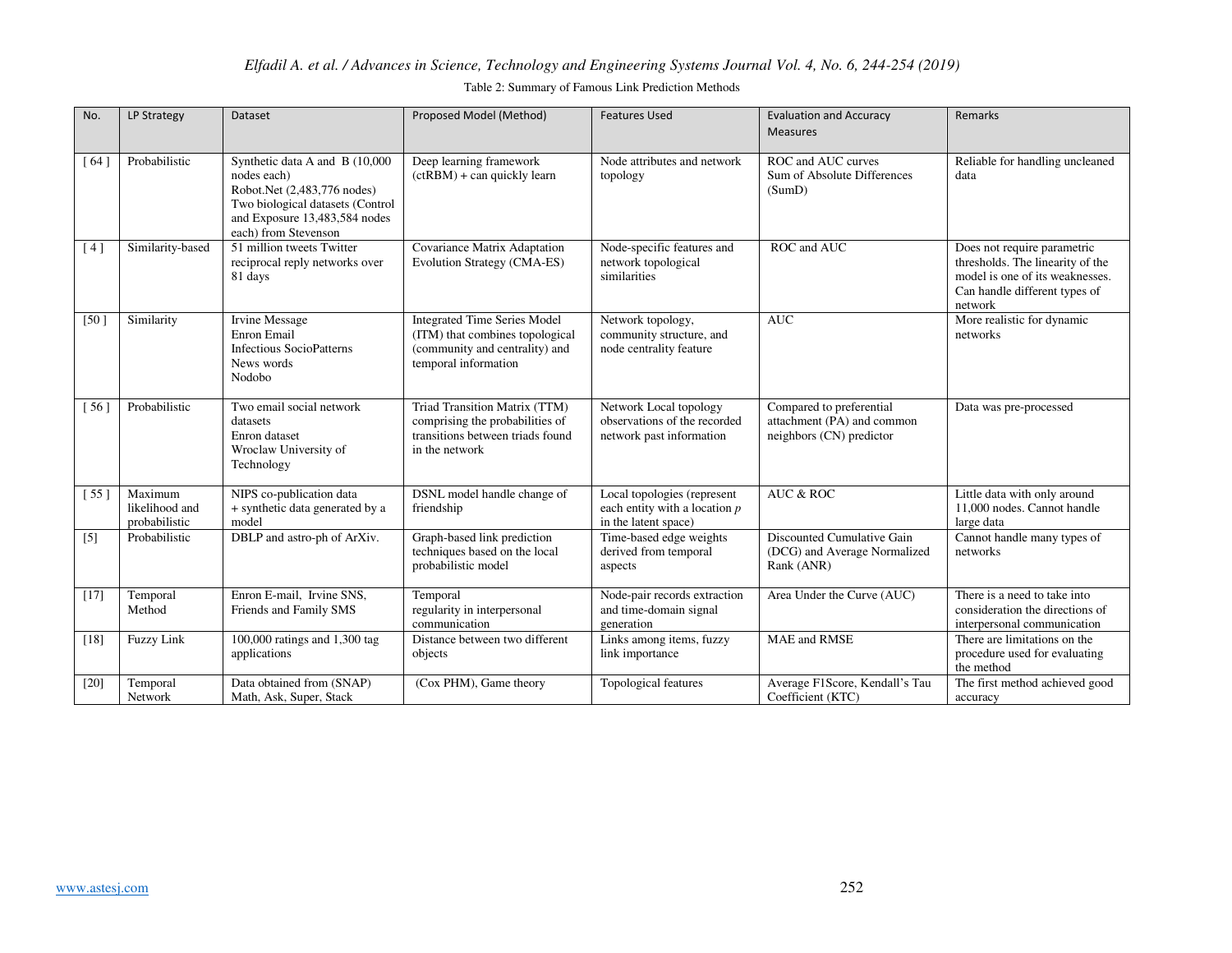This paper examines the most current and innovative methods for predicting links in dynamic SNs. Each method explored and discussed in this paper exhibited some sort of good performance, such as accuracy, efficiency, or scalability, in respect of one SN type. A variety of models were explored in this paper. For each explored model, the paper discussed the prediction strategy, the datasets used, the type of features, and the evaluation measures used.

One vital feature of dynamicity concerns the temporal aspects of SNs, which is something that many researchers have considered. Some emerging methods have made great strides in terms of link prediction accuracy and efficiency, including the novel methods that have used different topology and harnessed both supervised and unsupervised techniques. Some methods, such as temporalbased methods, are highly scalable in terms of their ability to predict links [20].

This rigorous analysis of the emerging solutions indicates that there is no one complete method available that predicts emerging or lost links in dynamic social networks to a high degree of accuracy, efficiency, and scalability. Continuous efforts are needed to develop an innovative model that is capable of handling different types of SNs.

Despite the influx of research that aims to predict links in dynamic SNs, we still believe that there is a need for further research to address the problem of the absence of complete research that exhibits high accuracy, high efficiency, and is very scalable as well. Further improvements in accuracy, efficiency, and scalability are very important due to the huge data generated from dynamic SNs.

## **Conflict of Interest**

The authors declare no conflict of interest.

#### **Acknowledgment**

The authors would like to acknowledge the assistance and support provided by Ajman university library and United Arab Emirates University library for procuring most of the papers and the books used in this article.

#### **References**

- [1] Mohammad Marjan, Nazar Zaki, and Elfadil A. Mohamed (2018). "Link Prediction in Dynamic Social Networks: A Literature Review." IEEE CiSt'18 5<sup>th</sup> Edition International IEEE Congress on Information Science and Technology, Marrakech, Morocco, October 21 - 27, 2018.
- [2] Wang, P., Xu, B., Wu, Y. and Zhou, X. (2014). Link prediction in social networks: the state-of-the-art. *arXiv preprint arXiv:1411.5118*.
- [3] Al Hasan, M. and Zaki, M. J. (2011). A survey of link prediction in social networks. In *Social network data analytics* (pp. 243–275). Springer US.
- Bliss, C. A., Frank, M. R., Danforth, C. M. and Dodds, P. S. (2014). An evolutionary algorithm approach to link prediction in dynamic social networks. *Journal of Computational Science*, *5*(5), 750–764.
- [5] Tylenda, T., Angelova, R. and Bedathur, S. (2009, June). Towards timeaware link prediction in evolving social networks. In *Proceedings of the 3rd workshop on social network mining and analysis* (p. 9). ACM.
- Mori J, Kajikawa Y, Kashima H, et al. Machine learning approach for finding business partners and building reciprocal relationships. Expert Systems with Applications, 2012, 39: 10,402–10,407.
- [7] Wu S., Sun J., Tang J. Patent partner recommendation in enterprise social networks. In: Proceedings of the 6th ACM International Conference on Web Search and Data Mining (WSDM'13), Rome, Italy, 2013. 43–52.
- [8] Berlusconi G., Calderoni F., Parolini N., Verani M., Piccardi C. (2016). "Link Prediction in Criminal Networks: A Tool for Criminal Intelligence Analysis." PLOS ONE, DOI:10.1371/journal.pone.0154244, April 22, 2016.
- [9] Almansoori W., Gao S., Jarada T. N., et al. Link prediction and classification in social networks and its application in healthcare and systems biology. Network Modeling Analysis Health Informatics Bioinformatics, 2012, 1: 27–36.
- [10] Huang Z., Lin D. K. J. The time-series link prediction problem with applications in communication surveillance. INFORMS Journal on Computing, 2009, 21: 286–303.
- [11] Li D., Zhang Y., Xu Z., Chu D. and Li S. (2016). "Exploiting Information Diffusion Feature for Link Prediction in Sina Weibo." Scientific Reports vol(6), article number: 20058(2016).
- [12] Liu F., Liu B., Sun C., Liu M., and Wang X. (2015). "Deep Belief Network-Based Approaches for Link Prediction in Signed Social Networks." Entropy, Vol(2015), No(17), PP. 2140-2169; doi:10.3390/e17042140.
- [13] Zhang H., Wu1 G. and Ling Q. (2019). "Distributed Stochastic Gradient Descent for Link Prediction in Signed Social Networks." Journal on Advances in Signal Processing,  $(2019)$  2019:3. https://doi.org/10.1186/s13634-019-0601-0.
- [14] Bastami E., Mahabadi A., and Taghizadeh E. (2019). "A gravitation-based link prediction approach in social networks." Swarm and Evolutionary Computation, 44 (2019), PP. 176–186.
- [15] Mallek S., Boukhris I., Elouedi Z., and Lefèvre E. (2018). "Evidential link prediction in social networks based on structural and social information." Journal of Computational Science, 30 (2019), PP. 98–107.
- [16] Ghazaleh Beigi, Suhas Ranganath, and Huan Liu. (2019). "Signed Link Prediction with Sparse Data: The Role of Personality Information." In Companion Proceedings of the 2019 World Wide Web Conference (WWW '19 Companion), May 13–17, 2019, San Francisco, CA, USA. ACM, New York, NY, USA. https://doi.org/10.1145/3308560.3316469.
- [17] Shinkuma R., Yuki Sugimoto Y., and Inagaki Y. (2019). "Weighted network graph for interpersonal communication with temporal regularity." Soft Computing, (2019) 23, PP. 3037–3051.
- [18] Ai J., Su Z., Li Y. (2019). "Link prediction based on a spatial distribution model with fuzzy link importance." Physica A, 527 (2019) 121155.
- [19] Aslan S., Kaya B., and Kaya M. (2019). "Predicting potential links by using strengthened projections in evolving bipartite networks." Physica A, 525 (2019), PP. 998–1011.
- [20] Bu Z., Wang Y. , Li H., Jiang J. , Wu Z. , and Cao J. (2019). "Link prediction in temporal networks: Integrating survival analysis and game theory." Information Sciences, 498 (2019), PP. 41–61.
- [21] Dharavath R. and Arora N. S. (2019). "Spark's GraphX-based link prediction for social communication using triangle counting." Social Network Analysis and Mining (2019) 9:28.
- [22] Eberhard L., Trattner C., and Atzmueller M. (2018). "Predicting trading interactions in an online marketplace through location-based and online social networks." Information Retrieval Journal, (2018), social networks." Information Retrieval Journal, (2018), https://doi.org/10.1007/s10791-018-9336-z.
- [23] Gao H., Huang J., Cheng Q., Sun H., Wang B., and Li H. (2019). "Link prediction based on linear dynamical response." Physica A, 527 (2019), 121397.
- [24] Golzardi E., Sheikhahmadi A., and Abdollahpouri A. (2019). "Detection of trust links on social networks using dynamic features." Physica A, 527 (2019), 121269.
- [25] Gu S., Chen L., Li B., Liu W., Chen B. (2019). "Link prediction on signed social networks based on latent space mapping." Applied Intelligence, 2019, https://doi.org/10.1007/s10489-018-1284-1.
- [26] Jibouni, A., Lotfi, D., EL Marraki, M., Hammouch, A. (2018). "A novel parameter free approach for link prediction." Proceedings - 2018 International Conference on Wireless Networks and Mobile Communications, WINCOM, Marrakesh; Morocco; 16 October 2018 through 19 October 2018.
- [27] Kumar, A., Singh, S.S., Singh, K., Biswas, B. (2019). "Level-2 node clustering coefficient-based link prediction." Applied Intelligence, Volume 49, Issue 7, 15 July 2019, Pages 2762-2779.
- [28] Dinh, T.N., Nguyen, D.T., and Thai, M.T. (2012) "Cheap, Easy, and Massively Effective Viral Marketing in Social Networks: Truth or Fiction?", Proceedings of the 23rd ACM Conference on Hypertext and Social Media, June, 2012, pp. 165-174.
- [29] Monteserin A. and Armentano M. G. (2019). "Influence me! Predicting links to influential users." Information Retrieval Journal, Volume 22, Issue 1-2, 15 April 2019, Pages 32-54.
- [30] Mutinda F. W., Nakashima A., Takeuchi K., and Sasaki Y. (2019). "Time Series Link Prediction Using NMF." 2019 IEEE International Conference on Big Data and Smart Computing, BigComp 2019 - Proceedings1 April 2019, Article number 86795022019 IEEE International Conference on Big Data and Smart Computing, BigComp 2019; Kyoto; Japan; 27 February